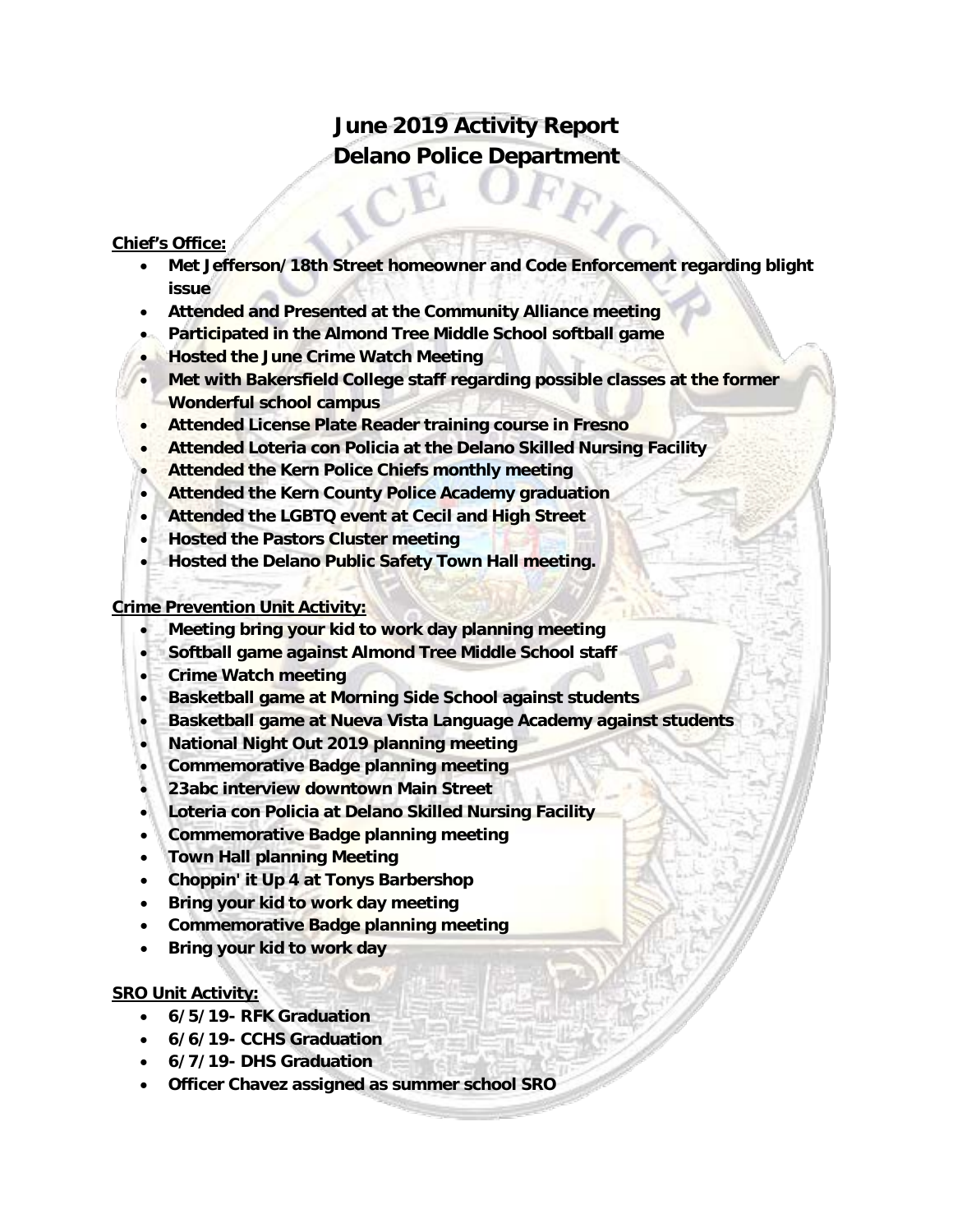### **Problem Oriented Policing Unit Activity:**

- **Follow up on Home Depot 911 calls**
- **Follow up on Kmart Building transients**
- **Letter written to homeowner at 2326 Rounds regarding homicide**
- **Follow up at 1738 Jefferson**
- **Follow up at 1747 Jefferson**
- **Follow up at 1737 Jefferson**

## **Part I Crime (12 Year Chart):**

| <b>Part I Crimes</b> |      |      |      |                |              |      |      |      |      |      |      |            |  |
|----------------------|------|------|------|----------------|--------------|------|------|------|------|------|------|------------|--|
|                      | 2008 | 2009 | 2010 | 2011           | 2012         | 2013 | 2014 | 2015 | 2016 | 2017 | 2018 | 2019 (YTD) |  |
| Homicides            | 5    | 2    | 0    | $\overline{2}$ | $\mathbf{0}$ |      | 11   | 6    | 7    | 6    | 10   | 4          |  |
| Rapes                | 11   | 3    | 8    | 7              | 7            | 4    | 13   | 10   | 12   | 10   | 12   | 9          |  |
| <b>Robbery</b>       | 54   | 45   | 56   | 49             | 53           | 82   | 58   | 53   | 27   | 34   | 45   | 12         |  |
| <b>Assault</b>       | 372  | 384  | 370  | 325            | 388          | 397  | 383  | 352  | 366  | 396  | 432  | 215        |  |
| <b>Burglary</b>      | 865  | 909  | 791  | 797            | 552          | 720  | 368  | 272  | 308  | 222  | 291  | 126        |  |
| Larceny              | 583  | 536  | 464  | 531            | 575          | 808  | 697  | 767  | 794  | 660  | 613  | 321        |  |
| <b>Auto Theft</b>    | 548  | 491  | 443  | 363            | 346          | 447  | 435  | 364  | 471  | 450  | 386  | 182        |  |

## **Response Times (June 2019)**

| <b>Priority</b>                                            | <b>Create to</b><br><b>Dispatch</b> | <b>Dispatch to</b><br><b>Arrival</b> | <b>Total Time</b> |
|------------------------------------------------------------|-------------------------------------|--------------------------------------|-------------------|
| 1. Life/Death                                              | 2:27                                | 3:45                                 | 6:13              |
| 2. Property Crime in Progress                              | 8:03                                | 6:42                                 | 14:45             |
| 3. Cold Call/No immediate<br>threat to person or property. | 10:49                               | 6:20                                 | 17:09             |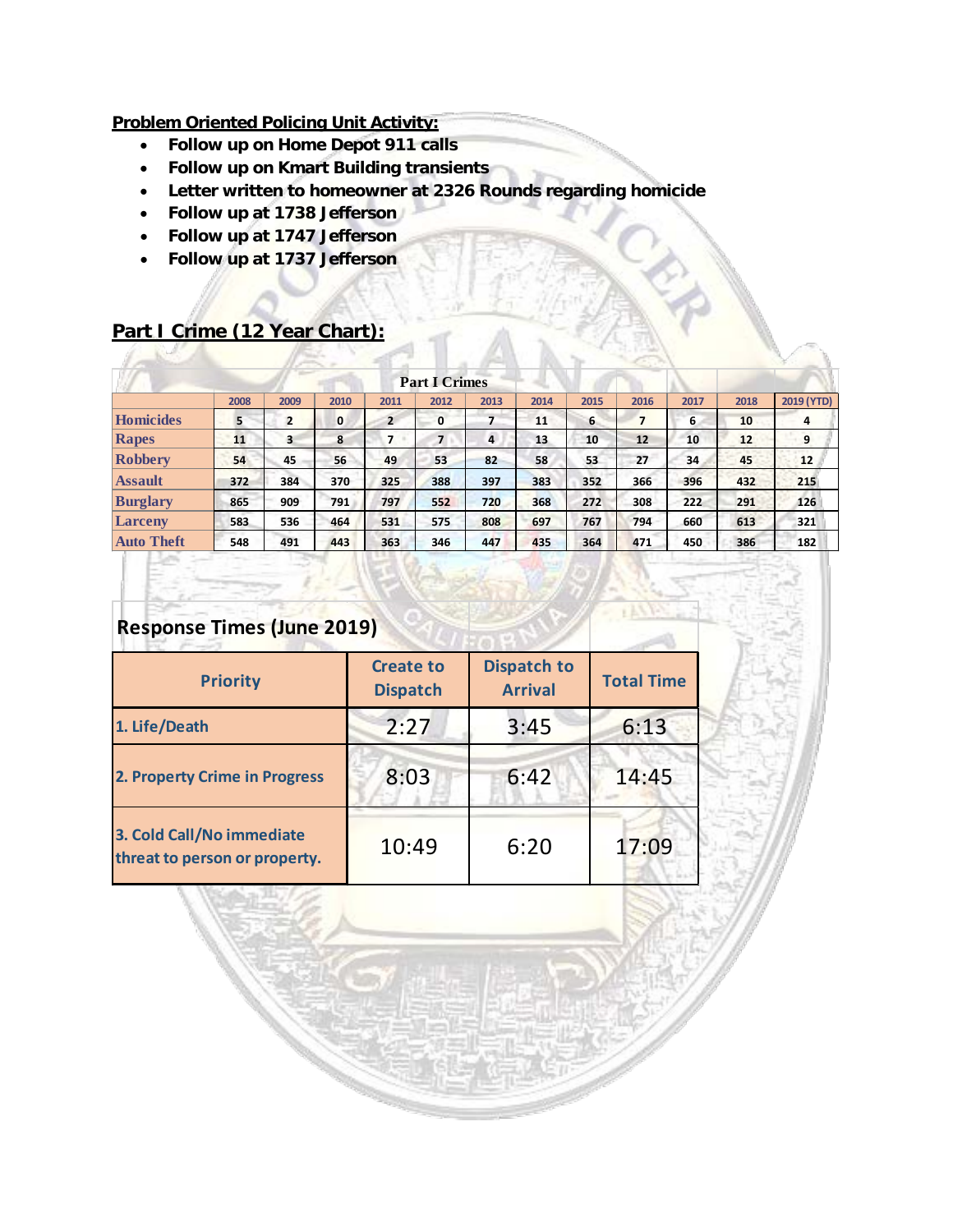#### **Traffic Unit:**

**Refer to the following data regarding traffic related incidents for the month of June:** 

| <b>Accident</b><br><b>Summary by</b>                | <b>Injury Traffic</b><br><b>Collisions</b> | Non-Injury<br><b>Traffic Collisions</b> | <b>Hazardous</b><br><b>Citations Issued</b> | <b>Other Citations</b><br><b>Issued</b> |
|-----------------------------------------------------|--------------------------------------------|-----------------------------------------|---------------------------------------------|-----------------------------------------|
| Severity Fatal                                      |                                            |                                         |                                             |                                         |
| <b>Traffic Collisions</b>                           |                                            |                                         |                                             |                                         |
|                                                     |                                            | 38                                      | 50                                          | 169                                     |
| Source: RIMS Reports Version 25.06.0 (July 1, 2019) |                                            |                                         |                                             |                                         |

#### **Areas of Focus:**

#### **Speed/Message Trailer:**

**Equipment is being utilized around the City of Delano in areas of concern; Non-truck routes/commercial vehicles parked in residential zones, excessive speeders in residential zones, etc.**

#### **Community Events:**

#### **Robert F. Kennedy High School Presentation:**

**In conjunction with Mother Against Drunk Driving (MADD) and Robert F. Kennedy High School a presentation was given to the graduating Class of 2019. The presentation provided valuable information of the dangers of driving while under the influence and making positive life choices.** 

**Kern County District Attorneys VPP Quarterly DUI/Homicide Roundtable: Exchanged ideas and solutions on growing issues law enforcement and the Kern County District Attorney's Office faces when dealing with DUI's and Vehicular Homicides.**

#### **Office Traffic Safety Grant:**

**Special Operations: None at this time**

**The Delano Police Department Traffic Unit has tentatively been awarded \$40, 000 for the 2019-2020 grant cycle.** 

**The Traffic Unit participated in "Loteria con la Policia" at the Delano District Skilled Nursing Facility and in the 'Public Safety Town Hall Meeting' held at the Jefferson Center.**